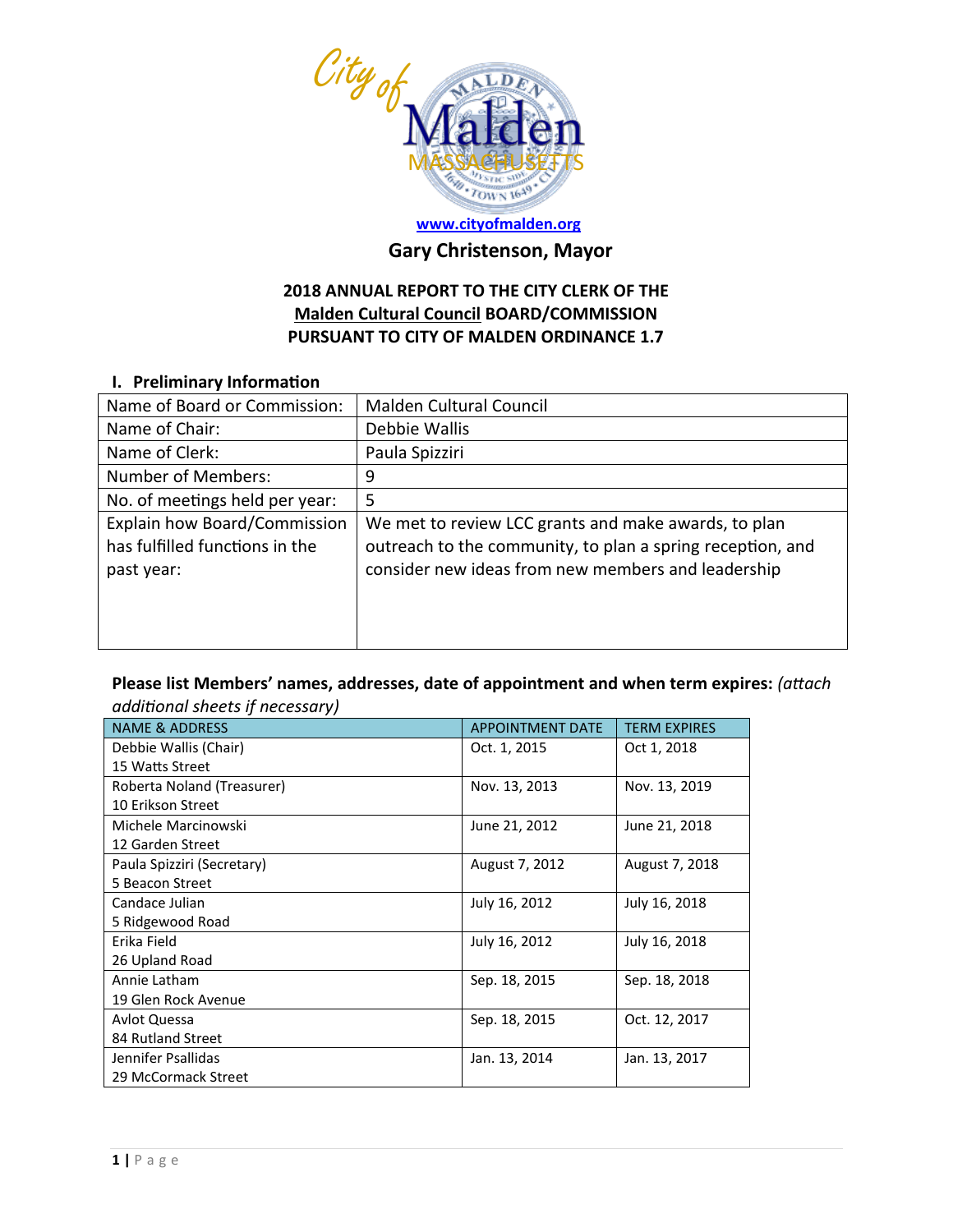#### **2. Overview of Board/Commission**

Please issue a **brief** statement about the general purpose and mission of this Board/ Commission:

Our main activity is to distribute funds through a competitive grant process allocated to Malden by the Massachusetts Cultural Council.

#### **3. REVENUE:** Please list the revenue(s) coming into this Board/ Commission. **NOT APPLICABLE □**

| From City Budget    |          |
|---------------------|----------|
| From State Budget   | \$25,800 |
| From Federal Budget |          |
| <b>Grant Monies</b> |          |
| Licenses/Fees       |          |
| Other               | \$5,103  |

#### **4. EXPENDITURES:** Please list the expenditures of this Board/Commission. **NOT APPLICABLE □**

| Expenditures of        | Explanation |
|------------------------|-------------|
| Board/Commission       |             |
| Personnel Costs        |             |
| <b>Equipment Costs</b> |             |
| <b>Postal Costs</b>    |             |
| <b>Leasing Costs</b>   |             |
| Other                  | \$1,290     |

**5. ASSETS:** Please list all major assets under the control of this Board/Commission*. (Please include* 

*materials, tools, vehicles, equipment and property on hand as of 12/31/18.* **NOT APPLICABLE □**

| Asset | Value |
|-------|-------|
|       |       |
|       |       |
|       |       |
|       |       |
|       |       |
|       |       |
|       |       |